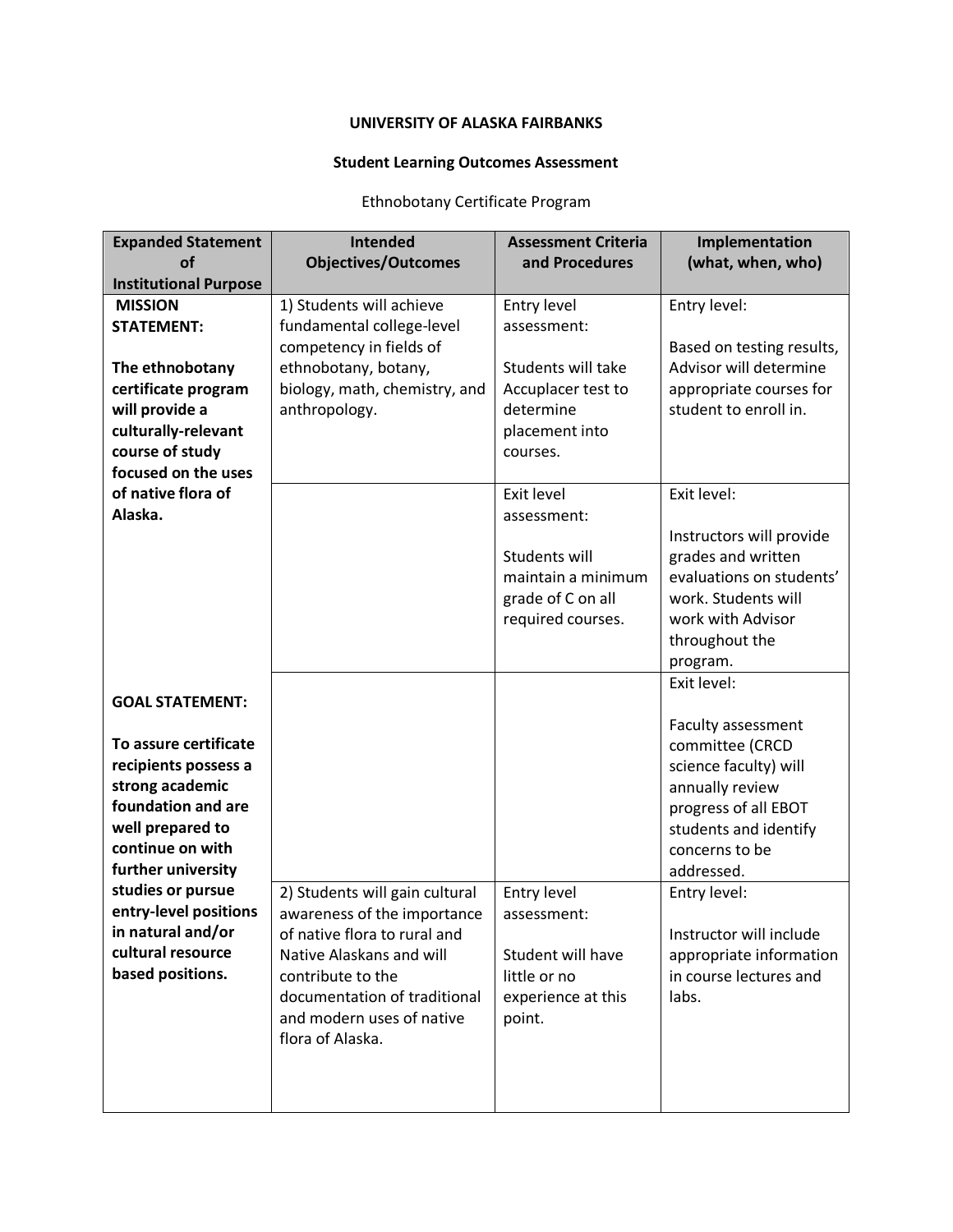|                              | Exit level                            | Exit level:                                                          |
|------------------------------|---------------------------------------|----------------------------------------------------------------------|
|                              | assessment:                           |                                                                      |
|                              | Student will<br>complete instructor-  | Instructor will evaluate<br>project submission.<br>Community members |
|                              | approved project                      | will be invited to                                                   |
|                              | documenting local                     | participate in this                                                  |
|                              | uses of Alaska native                 | process, and offered                                                 |
|                              | flora for course                      | copies of completed                                                  |
|                              | grade. Appropriate                    | projects for their own                                               |
|                              | participant                           | archives. Appropriate                                                |
|                              | permission will be                    | participant permission<br>will be obtained prior to                  |
|                              | obtained prior to<br>data collection. | community                                                            |
|                              |                                       | presentation.                                                        |
| 3) Students will develop     | Entry level                           | Entry level:                                                         |
| awareness of the scientific  | assessment:                           |                                                                      |
| and economic potential of    |                                       | Instructor will include                                              |
| Alaska native flora.         | Student will have                     | appropriate information                                              |
|                              | little or no                          | in course lectures and<br>labs.                                      |
|                              | experience at this<br>point.          |                                                                      |
|                              |                                       |                                                                      |
|                              |                                       |                                                                      |
|                              | Exit level                            | Exit level:                                                          |
|                              | assessment:                           |                                                                      |
|                              | Students will be                      | Instructor will evaluate                                             |
|                              | required to submit a                  | research paper and<br>assign a grade. Findings                       |
|                              | research paper on                     | from these papers will                                               |
|                              | either scientific or                  | be shared with the                                                   |
|                              | economic potential                    | relevant communities                                                 |
|                              | of Alaska native flora                | via posters, internet                                                |
|                              | before graduating.                    | postings, and/or                                                     |
|                              |                                       | student talks, as                                                    |
|                              | Exit level                            | deemed appropriate.<br>Exit level:                                   |
|                              | assessment: Student                   |                                                                      |
|                              | perception of                         | Exit interview with                                                  |
|                              | program experience.                   | <b>Student Services staff</b>                                        |
| 4) Evaluation of EBOT        | Entry level                           | Exit level:                                                          |
| program success will be done | assessment:                           |                                                                      |
| based on student work,       |                                       | <b>EBOT Advisory Board</b>                                           |
| course evaluations, and      |                                       | members will convene                                                 |